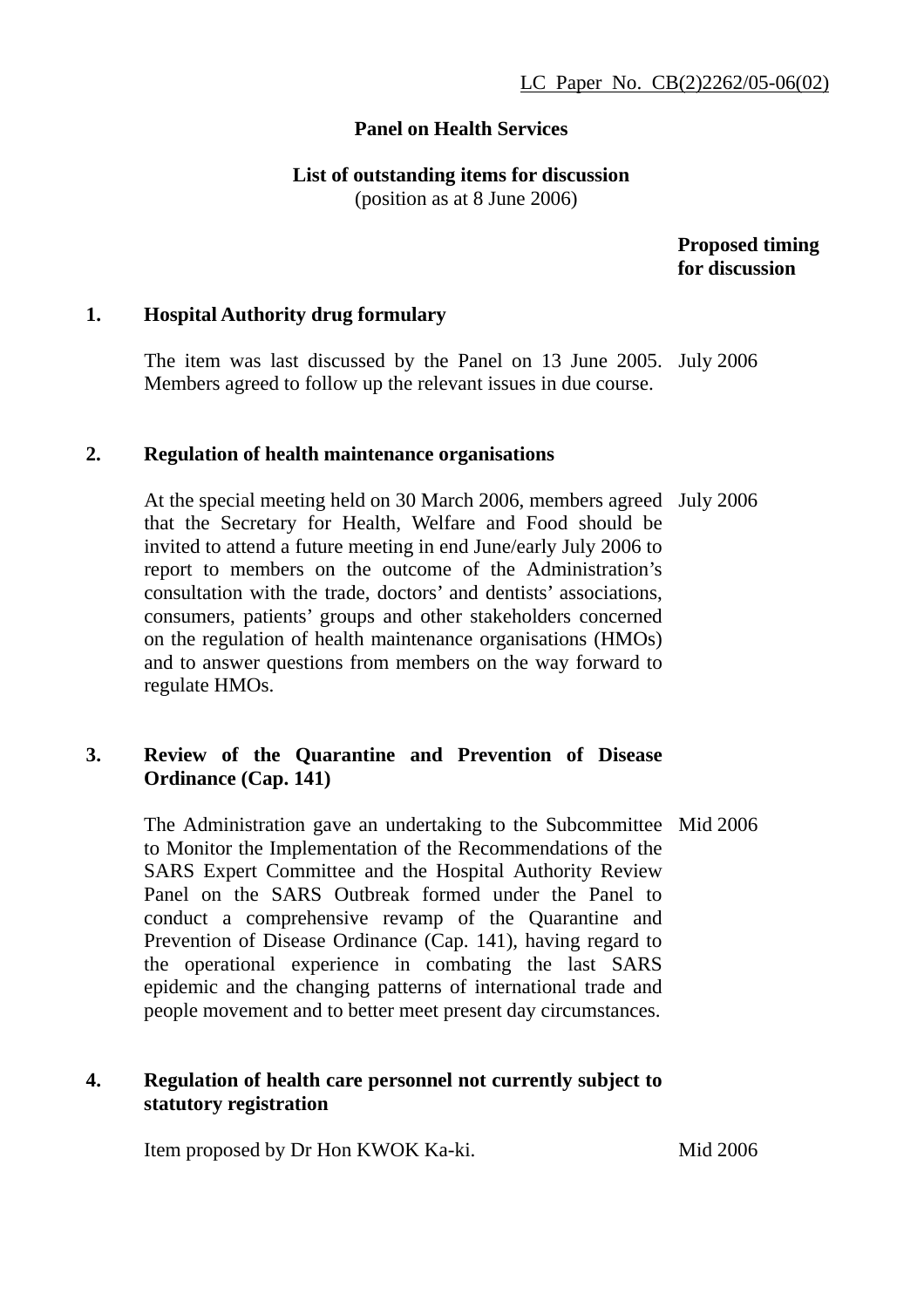#### **5. New hospital on Lantau**

Item proposed by the Administration. Mid - late 2006

# **6. Use of Hydrophilic Polyacrylamide Gel (PAAG) for breast augmentation purpose**

The item was last discussed by the Panel on 27 April 2006. To be confirmed Members agreed to follow up the Administration's plan to introduce legislative amendment to control the use of PAAG as well as the implementation timetable for regulating medical devices.

### **7. Progress report on promoting healthy eating habit among school children**

At the meeting on 9 January 2006, members agreed to discuss To be confirmed the progress made in taking forward the initiative of promoting healthy eating habit among school children in the latter half of the year.

### **8. Health care complaints mechanism**

This item was previously discussed by the Panel in 2002. To be confirmed The Administration undertook to revert on this subject.

### **9. Review of Dentists (Registration) Ordinance**

Item proposed by the Administration. To be confirmed

# **10. Enhancing the provision of dental care for the elderly and extending school dental care services to post-primary students**

Item proposed by Dr Hon KWOK Ka-ki. To be confirmed

### **11. Medical Misadventure Fund**

Item proposed by Hon Albert HO. To be confirmed